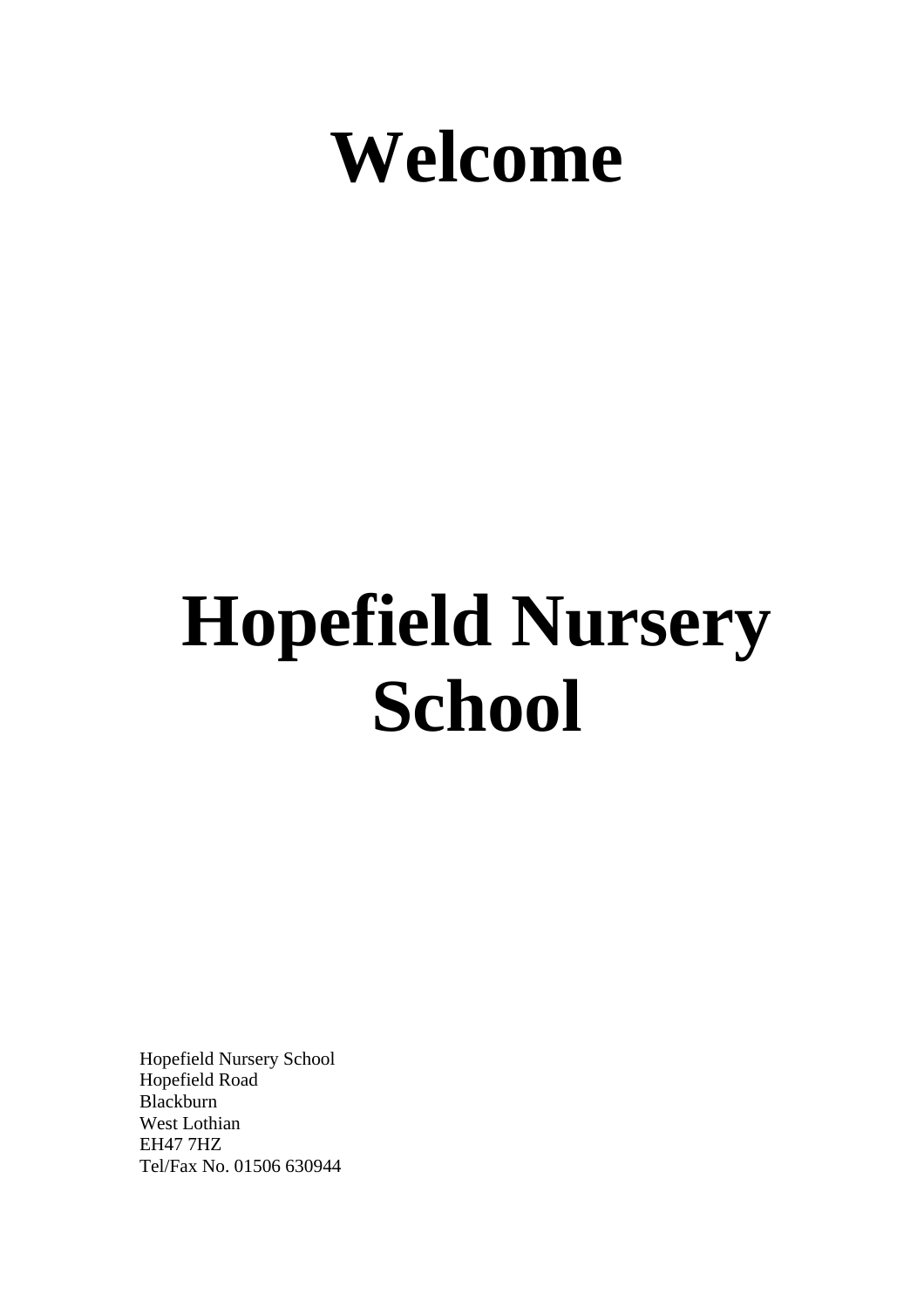We hope that this booklet will give you some information about the Nursery and its value in your child's education.

Please keep it for future reference and feel free to ask any member of staff to help with any queries you may have.

Please pass on the enclosed information to anyone else who may bring your child to nursery.

# CONTENTS

| How you can help your child to get the most from their time at Nursery School:  7 |  |
|-----------------------------------------------------------------------------------|--|
|                                                                                   |  |
|                                                                                   |  |
|                                                                                   |  |
|                                                                                   |  |
|                                                                                   |  |
|                                                                                   |  |
|                                                                                   |  |
|                                                                                   |  |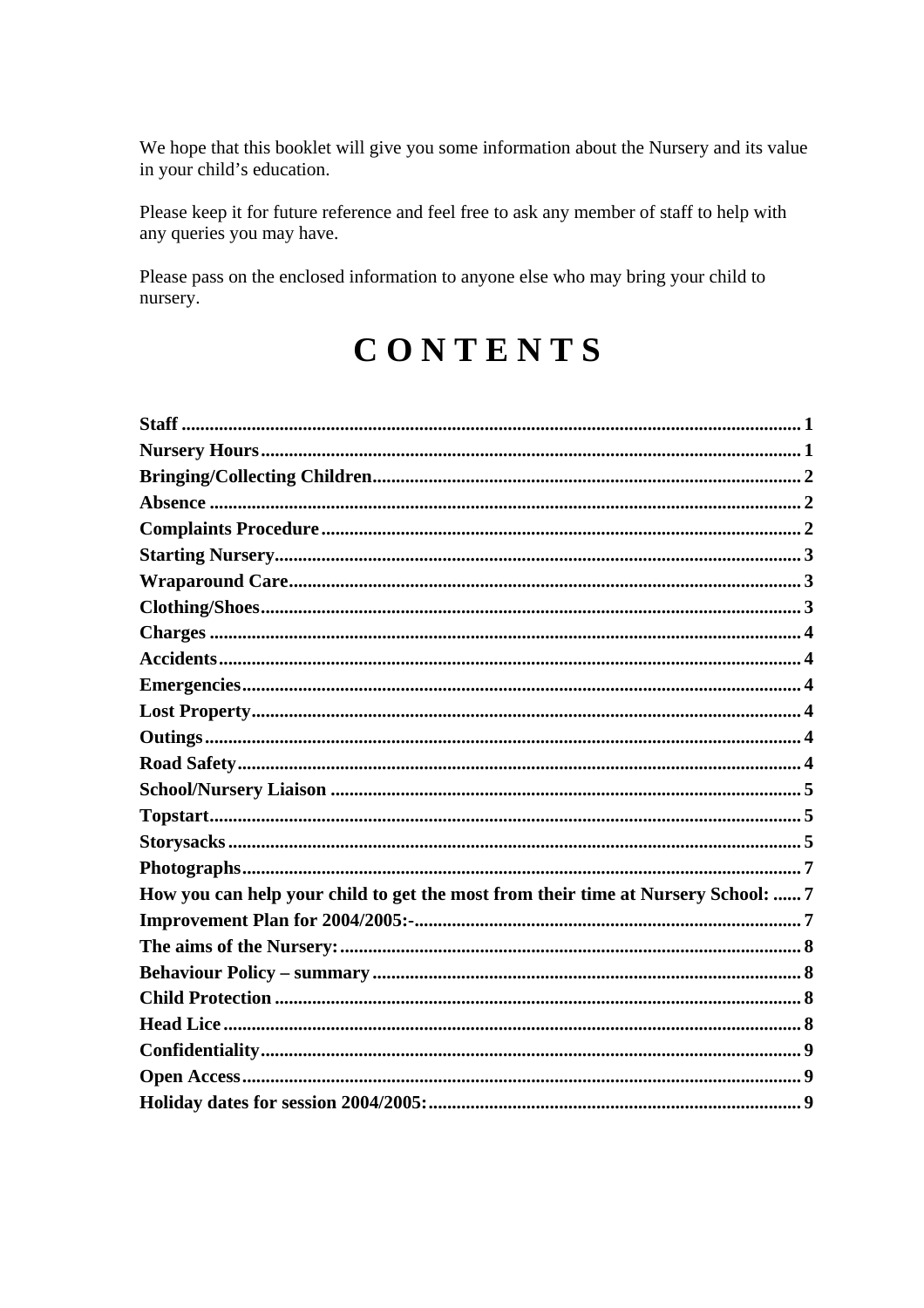### <span id="page-2-0"></span>**Staff**

| Head Teacher:                     | Mrs Irene McCrystal                         |  |
|-----------------------------------|---------------------------------------------|--|
| <b>Nursery Nurses:</b>            | Mrs Mary Reid (Wraparound Care Team Leader) |  |
|                                   | Mrs Linda McFarlane                         |  |
|                                   | Mrs Iona Harrow (On Secondment)             |  |
|                                   | Mrs Karen Sinnott                           |  |
|                                   | Miss Rona Anderson                          |  |
| <b>Wraparound Care Assistant:</b> | Mrs Lorna Boyle                             |  |
| <b>Support Assistants:</b>        | Mrs Denise Glen                             |  |
| Secretary (part-time):            | Mrs Janice Welsh                            |  |
| Caretaker/Cleaner:                | <b>Mrs Margaret Boules</b>                  |  |

We also have other people working in the nursery from time to time – students and others gaining work experience. We have access to other resources such as School Doctor, Speech Therapist, etc. so, if anything about your child is worrying you, speak to the Head Teacher and we can agree if any specialist help is required.

**Remember** you are welcome into the Nursery at any time, to visit, chat, lend a hand. We enjoy your company and appreciate your comments about the nursery and the service we offer.

<span id="page-2-1"></span>

| <b>Nursery Hours</b> |  |
|----------------------|--|
|----------------------|--|

| <b>Monday - Friday</b>  | <b>Morning Nursery</b>   | <b>Opens 8.45</b>   |
|-------------------------|--------------------------|---------------------|
|                         | Group time               | 8.45-9.00           |
|                         | Pick up times            | 11.15-11.20         |
|                         | <b>Morning Nursery</b>   | <b>Closes 11.20</b> |
| <b>Monday-Wednesday</b> | <b>Afternoon Nursery</b> | <b>Opens 12.00</b>  |
|                         | Group time               | 12.00-12.15         |
|                         | Pick up times            | $3.05 - 3.10$       |
|                         | <b>Afternoon Nursery</b> | Closes 3.10         |
| <b>Thursday</b>         | <b>Afternoon Nursery</b> | <b>Opens 12.00</b>  |
|                         | Group time               | 12.10-12.25         |
|                         | Pick up times            | $3.05 - 3.10$       |
|                         | <b>Afternoon Nursery</b> | <b>Closes 3.10</b>  |

**There is NO Afternoon Nursery session on a Friday** 

#### **ENTRY TO THE CAR PARK BY MOTOR VEHICLE IS STRICTLY PROHIBITED BETWEEN THE HOURS OF 8.30AM AND 4.00PM. THIS IS TO ENSURE THE SAFETY OF YOUR CHILDREN.**

**A security door entry system allows free access at arrival and pick up times – at other times please use the buzzer.**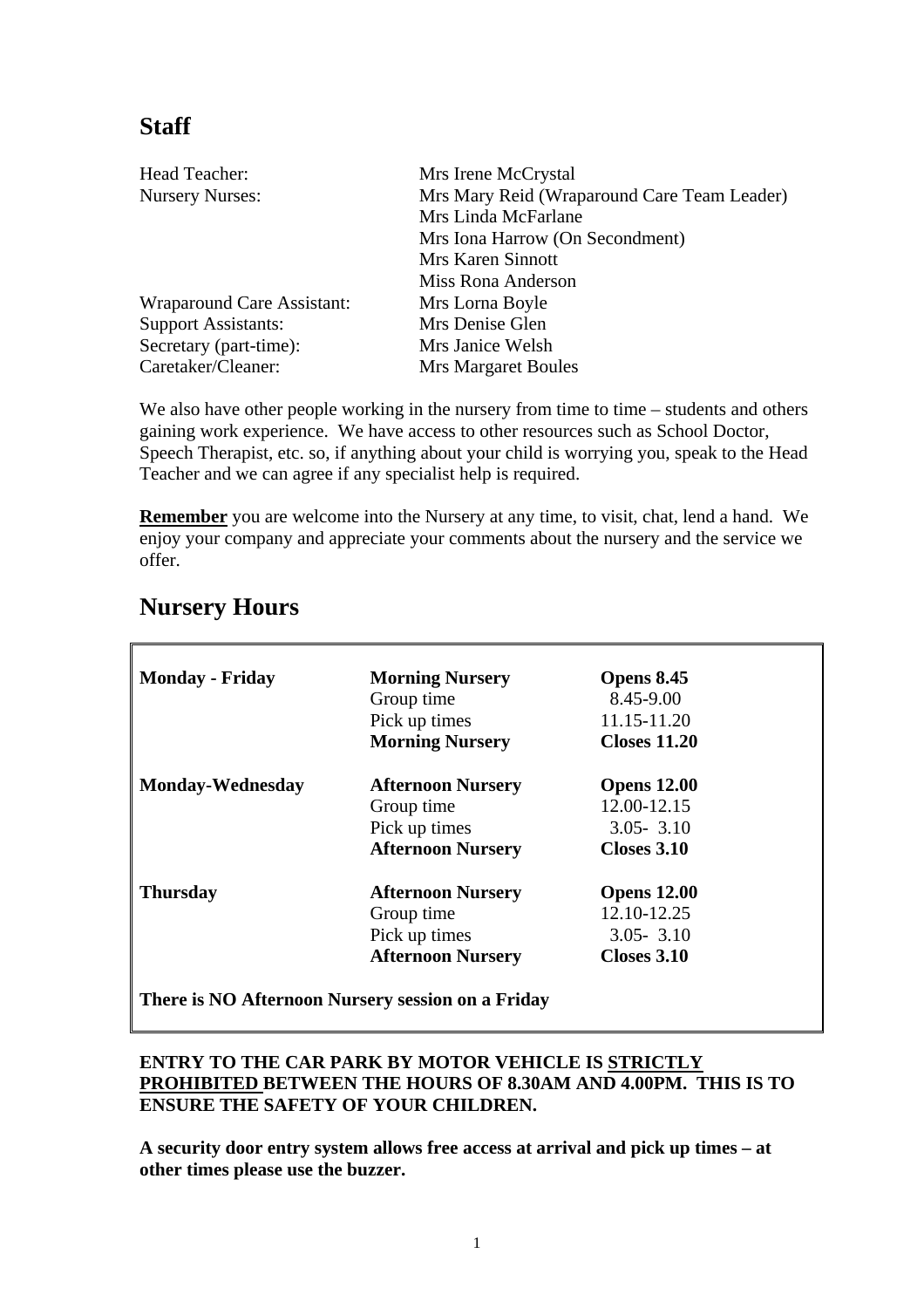# <span id="page-3-0"></span>**Bringing/Collecting Children**

Children must be brought and collected by a responsible adult (16years or older). We cannot allow a child to go home with an older brother or sister.

On arrival at the Nursery – **bring him/her to their group leader. This is an important feature of emergency arrangements for your child** – and it also lets the member of staff tell you how he/she is progressing.

**Make sure you bring your child right into the nursery, do not leave him/her at the door area where supervision is difficult.** 

**Tell a member of staff if anyone different is coming to collect him/her and sign the book if needed. No adult can collect someone else's child without the knowledge and approval of that child's parent.** 

This is especially important in the first few weeks as we get to know all the new faces of mums, dads, grans etc.

#### **NO CHILD WILL BE ALLOWED HOME WITH A STRANGER IF WE ARE UNSURE OF WHO THAT PERSON IS.**

**Try to establish a regular routine of good time keeping and attendance – this sets the pattern for school. Arrival on time is important, as your child will miss group time if he/she is late.** 

#### <span id="page-3-1"></span>**Absence**

If your child is absent from nursery, please inform the nursery by phone or on return, the reason why they were absent. The Nursery, like other schools, has to keep accurate records for daily attendance. If the reason for absence is sickness, diarrhoea or any contagious illnesses, please allow **a full 48 hours after the symptoms have gone before they return to the nursery.** 

#### <span id="page-3-2"></span>**Complaints Procedure**

If you wish to raise a concern, the first person to approach should be the Head Teacher. If the matter is unresolved you should contact the following departments.

**Education Services Support Services Manager Lindsay House South Bridge Street BATHGATE EH48 1TS Helpline number: 01506 776005** 

**OR** 

**Care Commission Stuart House Eskmills MUSSELBURGH EH21 7PB Helpline number: 0131 653 4100**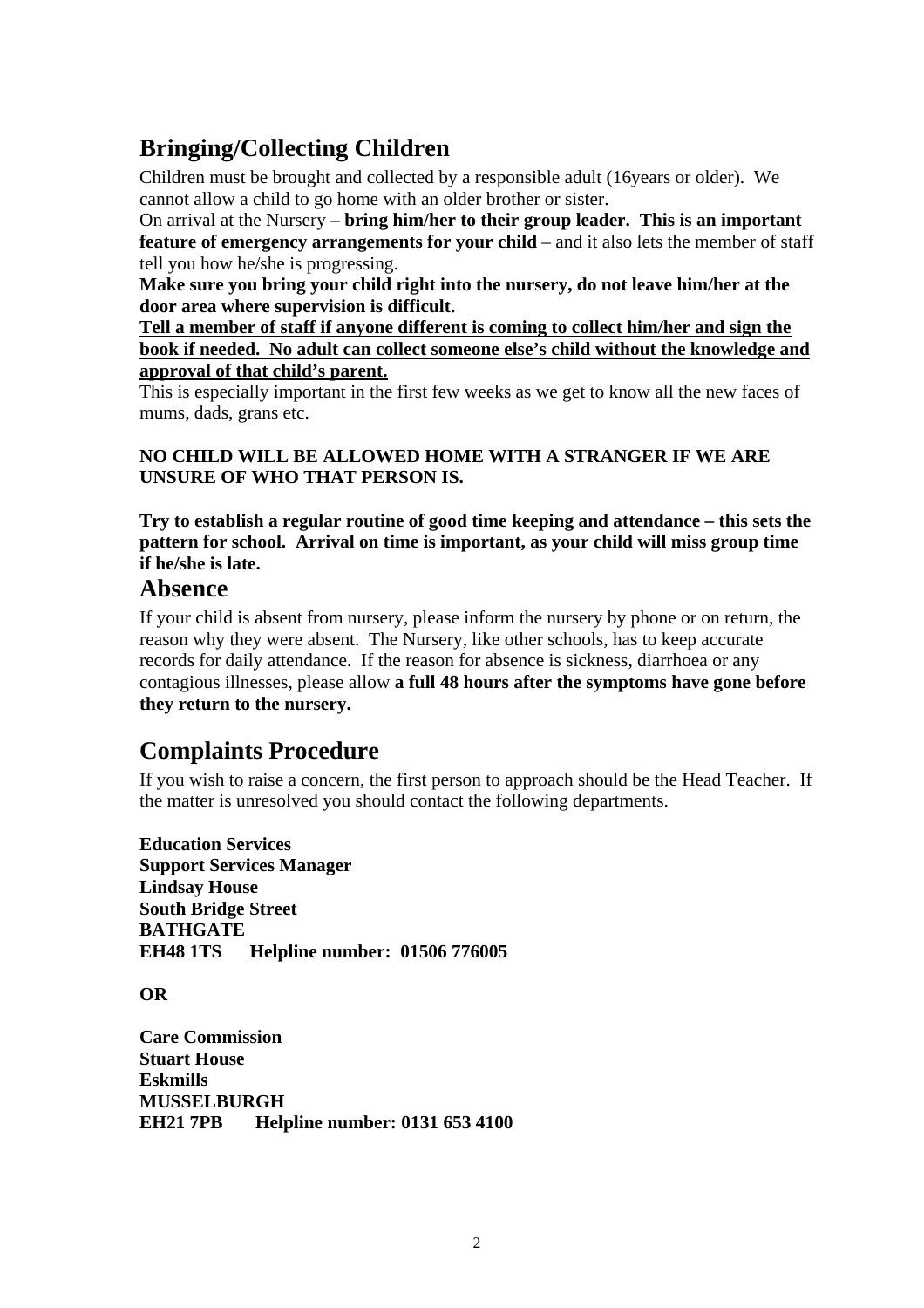## <span id="page-4-0"></span>**Starting Nursery**

Before enrolment you and your child will be invited for a short visit to the Nursery. On enrolment your child will be introduced gradually into the Nursery. **On the first day you will be expected to stay with him/her for about an hour.** On the second and following days after he/she has settled in, we will suggest a short time to leave him/her. This will get longer each day until the full session is reached. Please be guided by the staff in this and **return at the time asked.**

This process usually only takes one week but some children may need a little longer. If you can take the time and have patience your child will settle. **We will help.**

Children 'work' hard in the Nursery and are often tired by the end of the full session. For the first few weeks it may be advisable to collect him/her a little early, especially in the afternoons. **Again, please be guided by the staff** 

#### <span id="page-4-1"></span>**Wraparound Care**

Wraparound Care is a new Childcare Service being developed by West Lothian Council. Wraparound Care will be provided alongside pre-school education so that children can attend from 8am until 5.30pm or for part of that time, depending on your childcare needs. **Wraparound is open all year except for the two weeks over Christmas and New Year.** The cost is £2.30 per hour.

#### **For more information please contact:**

Mary Reid, Wraparound Team Leader at Hopefield or Cath Boyle, Childcare Co-ordinator. Tel. 01506 776124, E-mail: **[cath.boyle@westlothian.org.uk](mailto:cath.boyle@westlothian.org.uk)**

#### <span id="page-4-2"></span>**Clothing/Shoes**

**Outdoor shoes are not worn in the nursery.** 

**Children must change into slippers or plimsolls with rubber soles – NO laces or buckles**. This allows the children independence to change for dressing up shoes or going out to play, it also avoids possible accidents with hard soles or buckles in floor play.

Soft-shoes may be left in the nursery in the peg bag provided or taken home each day if preferred. **Please put your child's name on all clothing and footwear to prevent any mix-ups with the other children.** 

Aprons are provided for "messy" play but accidents do happen. "**Good clothes" are best kept for wearing at home. All clothes and shoes should have your child's name on it. Belts, braces, dungarees and jeans with tight buttons, which your child cannot manage on his/her own, are not suitable for the nursery.** 

Help your child to become independent by allowing him/her to hang up his/her own clothes when you arrive at the nursery.

**Outdoor play** is an important part of the nursery day, whenever possible, so, please leave your child a jacket/coat and suitable outdoor shoes. eg. Wellieboots on damp days.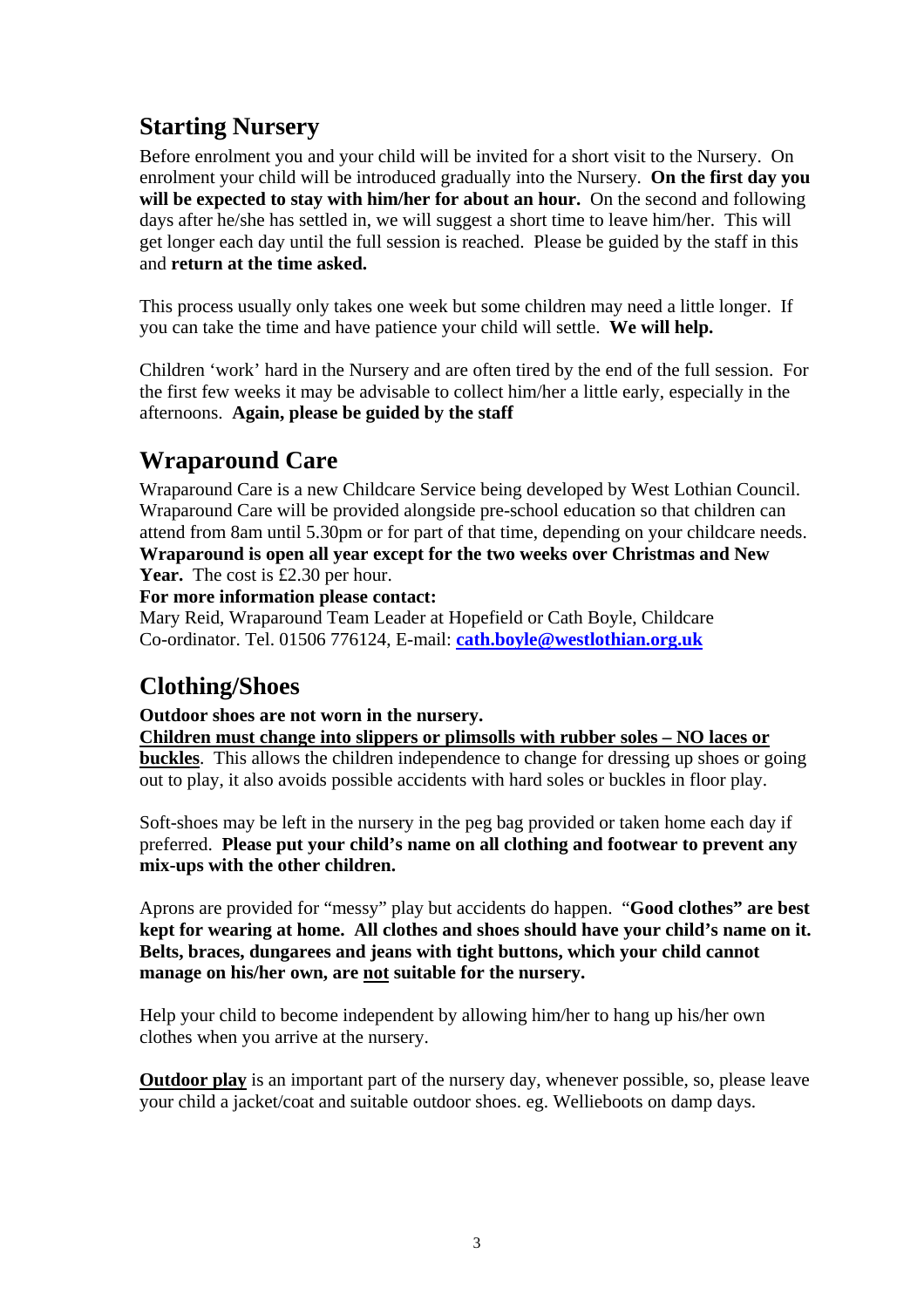#### <span id="page-5-0"></span>**Charges**

Snack charges are £1 per week and we would be grateful if this could be paid at the **beginning** of the nursery week. This money also helps pay for extras such as birthday parties, Halloween, Christmas etc.

#### <span id="page-5-1"></span>**Accidents**

These do happen! We have a small supply of pants socks etc, in the nursery to change children. If your child has been changed please wash and return the clothes as soon as possible.

#### <span id="page-5-2"></span>**Emergencies**

Please keep all contact addresses and telephone numbers (on the enrolment form) up to date. This is **very important** in case of an emergency closure or accident when we may need to contact you or your representative quickly.

# <span id="page-5-3"></span>**Lost Property**

Please ask any member of staff about lost property. To minimise risks please leave any unnecessary toys etc. at home. If your child brings home any toy or parts of toys, please don't worry, it happens – **just return them to the nursery.**

#### <span id="page-5-4"></span>**Outings**

We take the children for walks locally eg. to the shops.

We use a minibus that allows us to take the children on short local outings. However you must have signed the permission slip before we can take your child on an outing. This should be done at the same time as enrolment.

Extra help on outings is greatly appreciated.

# <span id="page-5-5"></span>**Road Safety**

At Hopefield we are very conscious of the importance of keeping our children safe on the roads and in a car.

Although we will be continually reinforcing road safety, the most important person to do this is **you.** 

We would like you to remember the following golden rules about keeping your child safe:

- 1. Set a good example to your child by wearing a seat belt in the car.
- 2. Insist on your child either being strapped in a car seat or wearing a seat belt. On minibus outings children are taught the safest ways to travel in a moving vehicle ie. Sitting back in their seats – **standing is not allowed** – safety belts are always used.
- 3. Whenever possible, walk rather than drive to nursery, choosing the safest route, even though this might not be the shortest.
- 4. Always walk, holding your child by the hand.
- 5. Whenever you are out with your child, if possible, cross the road at a pedestrian crossing.
- 6. Before crossing the road, get into the habit of reminding your child to **STOP LOOK AND LISTEN** before stepping off the pavement.
- 7. Encourage your child to wear a cycle helmet when riding a bike or scooter.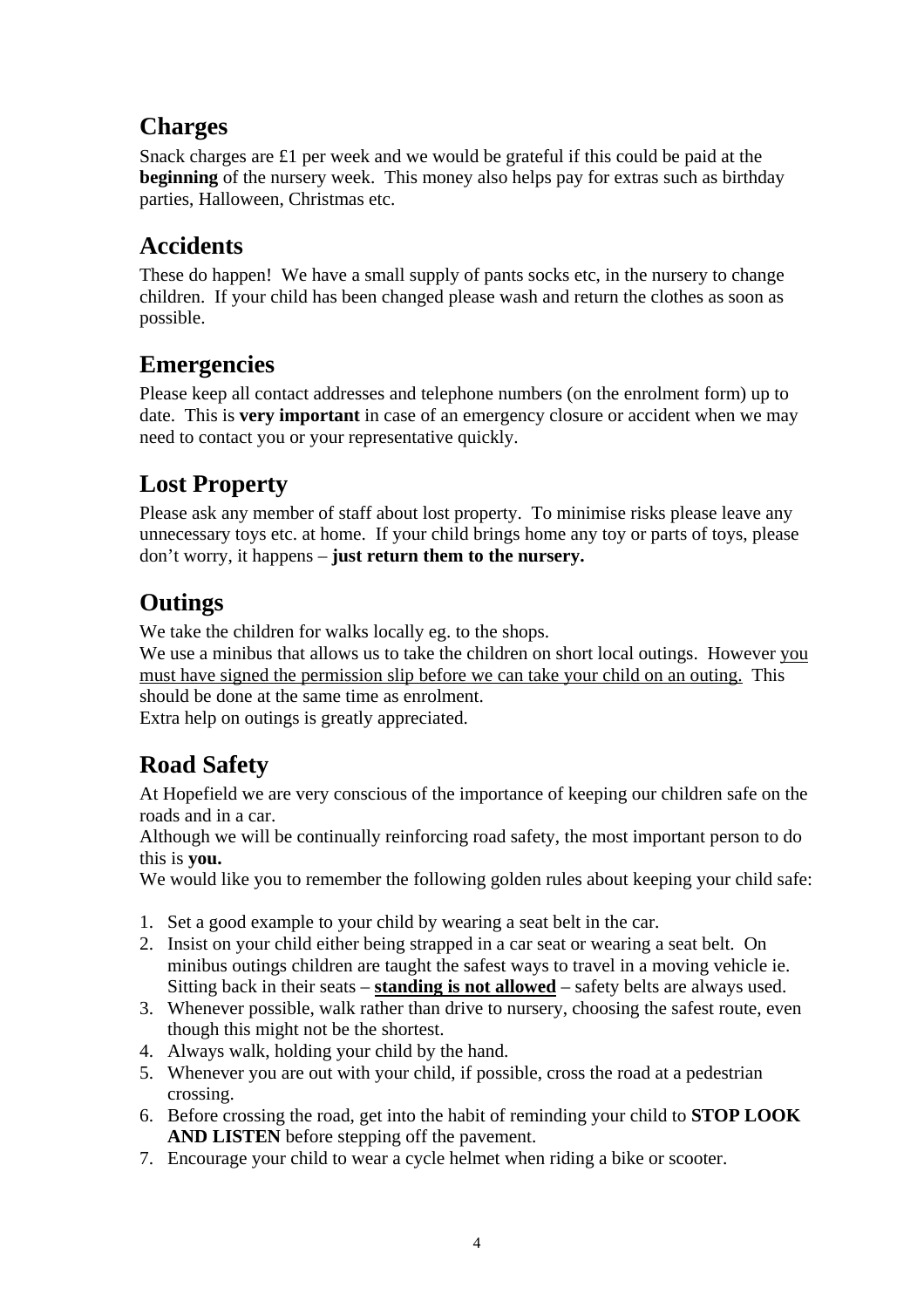#### **Please park considerately in parking bays provided and please do not park in from of Nursery gate or in the KEEP CLEAR sign.**

If your child is under three and a half years old you may enrol them in the Children's Traffic Club. This is completely free and your child will receive free books, which you can use to promote road safety. When a road safety project is being done in the nursery, we will be using the Traffic Club teaching material so your child will be familiar with it. **We are aiming to get all our three-year-old children enrolled in the Traffic Club so please help us by calling today.** The number is 0845 7325 325 during normal working hours. When your child becomes a member or if he/she is already a member, please let us know.

#### <span id="page-6-0"></span>**School/Nursery Liaison**

Before going to school, children will visit their classroom to meet their new teacher and try out some activities. Transition from Nursery to Primary School is made as easy as possible. Children visit their Primary School and primary school staff visit the nursery to meet the children.

#### <span id="page-6-1"></span>**Topstart**

The children have the opportunity to take part in gym activities, using Topstart materials. The children go over to the gym hall at Our Lady of Lourdes Primary School once a week along with their group teacher.

**Adult help is always appreciated.** 

#### <span id="page-6-2"></span>**Storysacks**

We have more than 30 lovely storysacks. The children can borrow one every other week. (Annual £1 registration fee) The sacks are taken home on a Wednesday. Please remember to return them on the following Tuesday.

**Again – help with taking in and checking the sacks on a Tuesday is greatly appreciated. Thank you.** 

# **List of Story Sacks**

- Sack 1 Aliens
- Sack 2 Witch
- Sack 3 Pirates
- Sack 4 Owl
- Sack 5 Spider
- Sack 6 Dragon
- Sack 7 Caveman (1)
- Sack 8 Road Safety
- Sack 9 Fairy Tales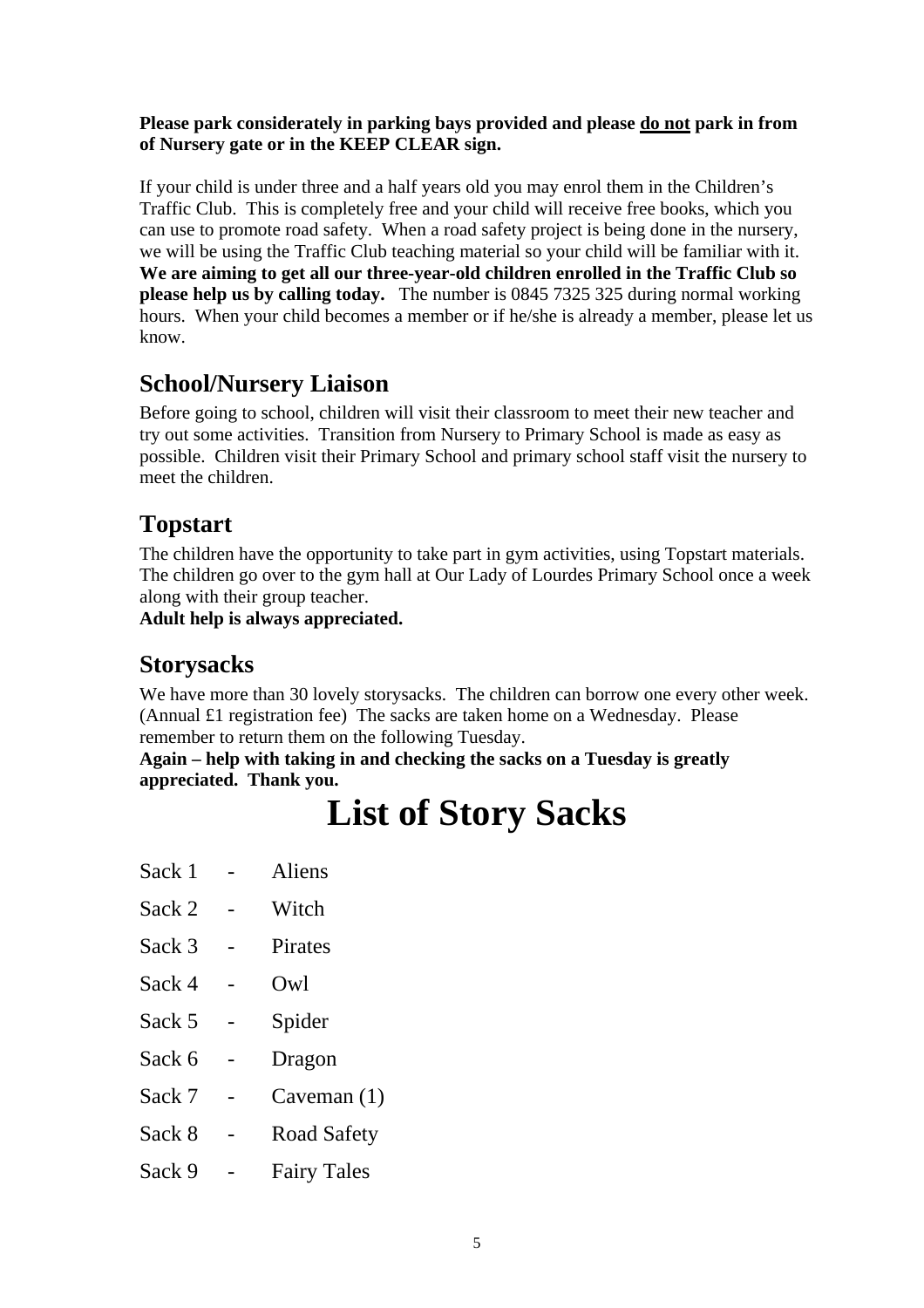| Sack10    |                          | Dinosaur                     |
|-----------|--------------------------|------------------------------|
| Sack 11   | -                        | Castle                       |
| Sack 12   | $\frac{1}{2}$            | <b>Bus</b>                   |
| Sack 13 - |                          | <b>Mrs Rainbow</b>           |
| Sack 14 - |                          | Goldilocks & the Three Bears |
| Sack 15 - |                          | Jack & the Beanstalk         |
| Sack 16   | ÷                        | Quiet Night In               |
| Sack 17   | -                        | Rumble in the Jungle         |
| Sack 18 - |                          | <b>Rainbow Fish</b>          |
| Sack 19 - |                          | Can't you Sleep?             |
| Sack 20   |                          | Mrs Honey's Hat $(1)$        |
| Sack 21   |                          | Suddenly                     |
| Sack 22 - |                          | The Bad Tempered Ladybird    |
| Sack 23   |                          | <b>Come on Daisy</b>         |
| Sack 24   |                          | Elmer                        |
| Sack 25   | ۰                        | <b>Train Ride</b>            |
| Sack 26   | $\overline{\phantom{a}}$ | <b>Bob the Builder</b>       |
| Sack 27 - |                          | This Old Man                 |
| Sack 28   |                          | <b>Healthy Eating</b>        |
| Sack 29   |                          | Old Macdonald                |
| Sack 30 - |                          | Postman                      |
| Sack 31 - |                          | Bear                         |
| Sack 32 - |                          | Seasons                      |
| Sack 33 - |                          | Mouse                        |
| Sack 34 - |                          | Wild West                    |
| Sack 35 - |                          | <b>Top Tots</b>              |
| Sack 36 - |                          | <b>Top Tots</b>              |
| Sack 37 - |                          | Cavemen $(2)$                |
| Sack 38 - |                          | Mrs Honey's Hat $(2)$        |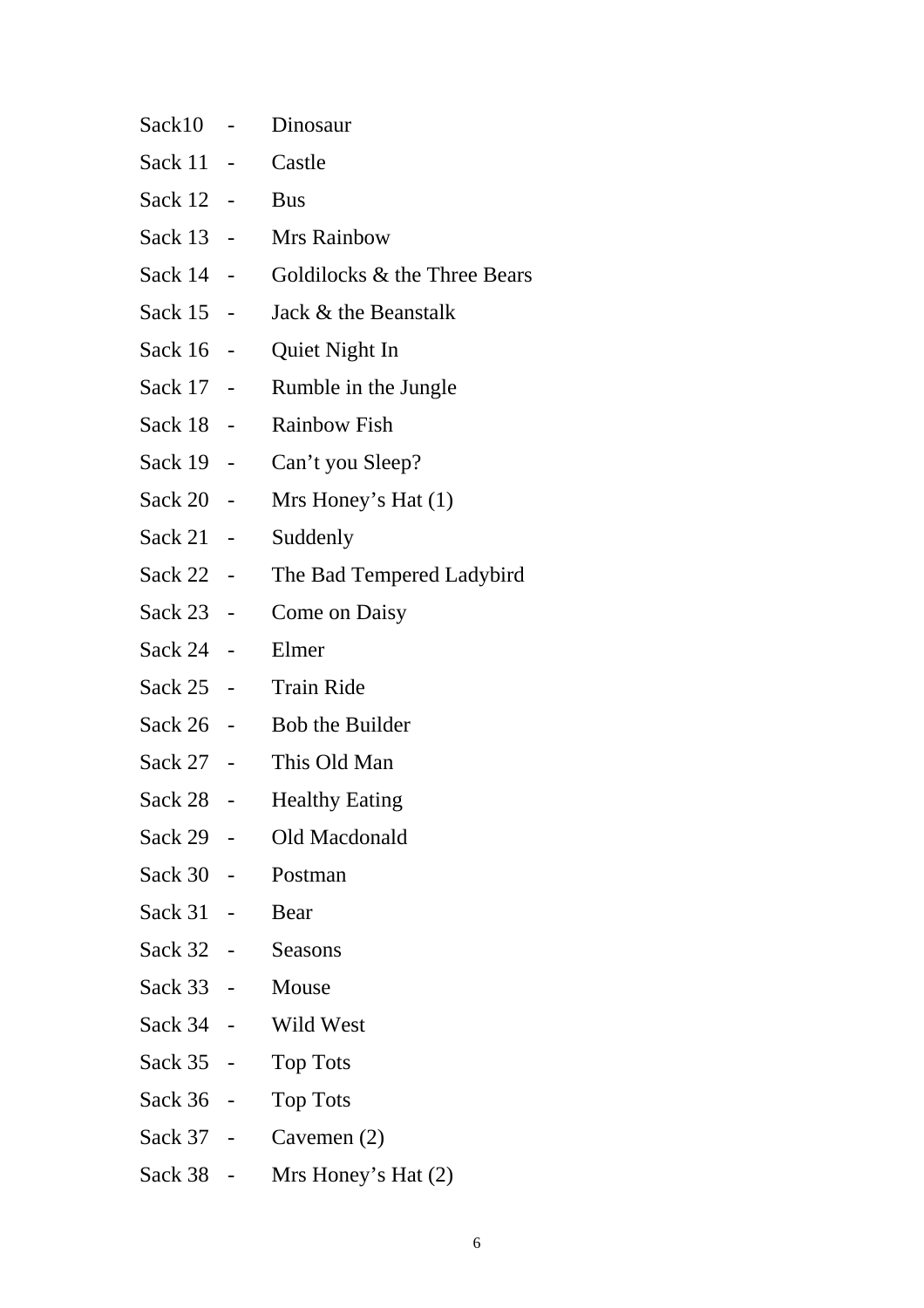- Sack 39 The Snowman
- Sack 40 Handa's Surprise
- Sack 41 Big Hungry Bear
- Sack 42 Ringo the Flamingo
- Sack 43 Polar Bear
- Sack 44 Rescue Party
- Sack 45 Old Lady & Fly
- Sack 46 Night Before Christmas
- Sack 47 Little Red Riding Hood
- Sack 48 Peace at Last
- Sack 49 Owls Babies

#### <span id="page-8-0"></span>**Photographs**

The council has a Photography policy. You should have received a copy of this when you enrolled your child and also signed a photography form, as we need your permission to take and display photographs/videos in the nursery.

#### <span id="page-8-1"></span>**How you can help your child to get the most from their time at Nursery School:**

- Encourage independence eg. Let your child find his/her own peg and get ready for nursery and for going home. Remind your child to empty his/her tray.
- Give your child lots of praise for the work they take home. Instead of asking, "what is it?" ask him/her to tell you about what he/she has made.
- If you have any questions/concerns, please share these with your child's group teacher in the first instance.
- Read with your child every day and use the story sacks regularly.
- Always use small letters when writing their name etc.
- Get involved in what's happening in the nursery. Your help is always appreciated and your child (once settled) will also enjoy you being here.

#### <span id="page-8-2"></span>**Improvement Plan for 2004/2005:-**

This includes:

- Communication & Language
- ICT (computers and other technology)
- Equality & Fairness
- Quality Assurance

(Our **School Policies** can be found on the noticeboard.)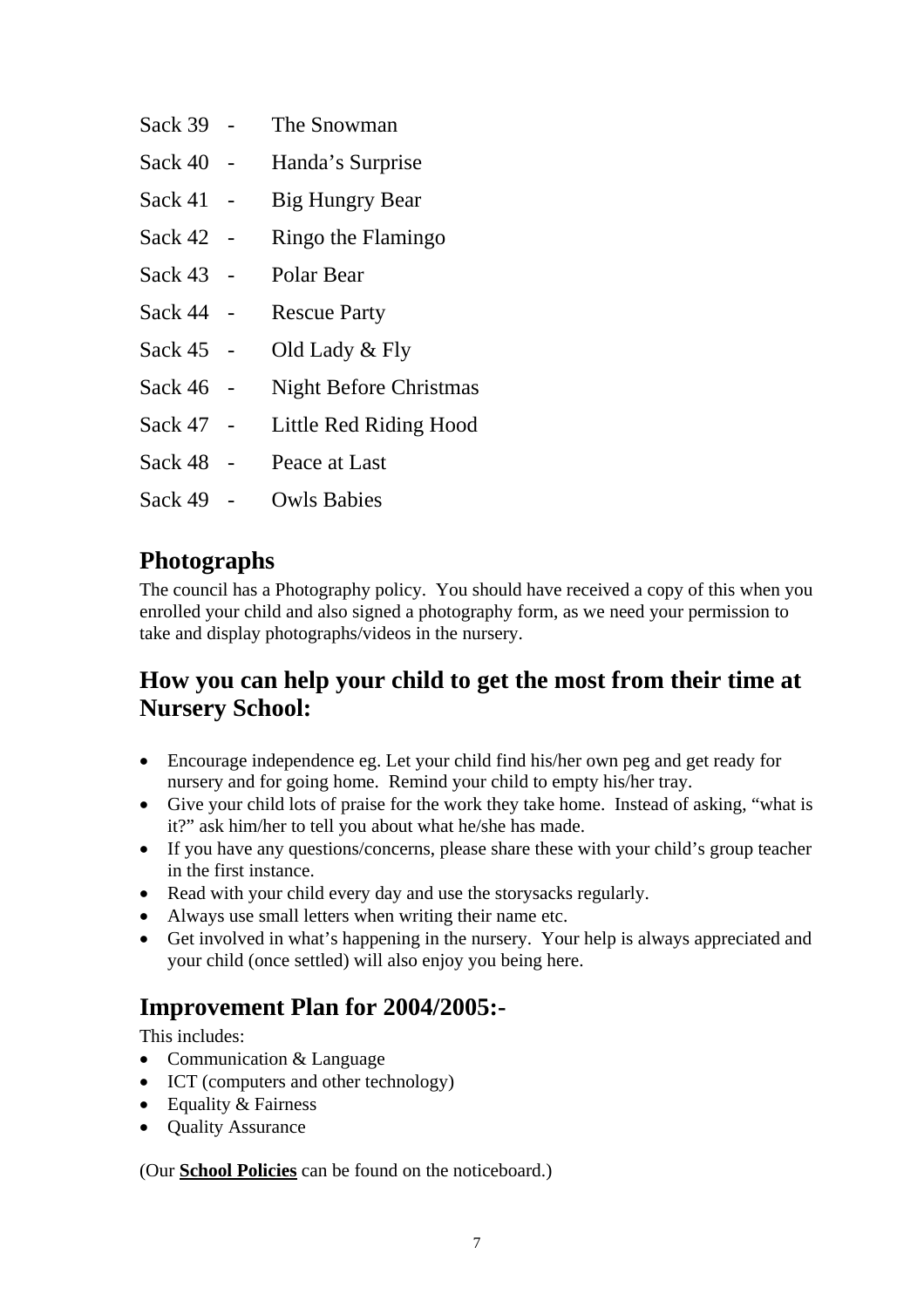#### <span id="page-9-0"></span>**The aims of the Nursery:**

- **1. Ethos** To provide a welcoming safe environment in which pupils, staff and families are valued and supported.
- **2. Curriculum** To ensure a broad and balanced curriculum that provide young people with the best possible learning opportunities and experiences.
- **3. Attainment** To ensure that all pupils are able to realise their potential through the promotion and recognition of achievement and success.
- **4. Management and Leadership** To ensure that the school's promoted staff provide high quality leadership, management and support.
- **5. Professional Development** To improve the quality of educational experiences through a programme of continuing professional development for all staff.
- **6. Partnership** To build and maintain partnerships between the school and families, external support agencies and the wider community.
- **7. Inclusion** To ensure that every pupil enjoys equality of access to educational opportunities.

#### <span id="page-9-1"></span>**Behaviour Policy – summary**

We aim to provide a caring and organised learning environment, which encourages positive behaviour. Eg we encourage the children: -

- To treat adults and each other with respect.
- To be aware of their own safety and that of others.
- To care for their own and other people's property.
- To be considerate of other people's feelings and physical comfort.
- To develop a sense of self esteem.

The full policy on Behaviour as well as our other school policies can be found in a folder on the noticeboard.

#### <span id="page-9-2"></span>**Child Protection**

Please be aware that Hopefield Nursery School follows the guidelines for Child Protection as recommended by West Lothian Education Services and The Children (Scotland) Act 1995.

#### <span id="page-9-3"></span>**Head Lice**

We follow the Council Policy regarding head lice. It is no longer policy to issue letters or notices if there is an outbreak of head lice. However we will remind you from time to time. It is the parent's responsibility to check their child's head regularly. We recommend once a week using the wet combing method. Staff can advise you but we are not allowed to check heads.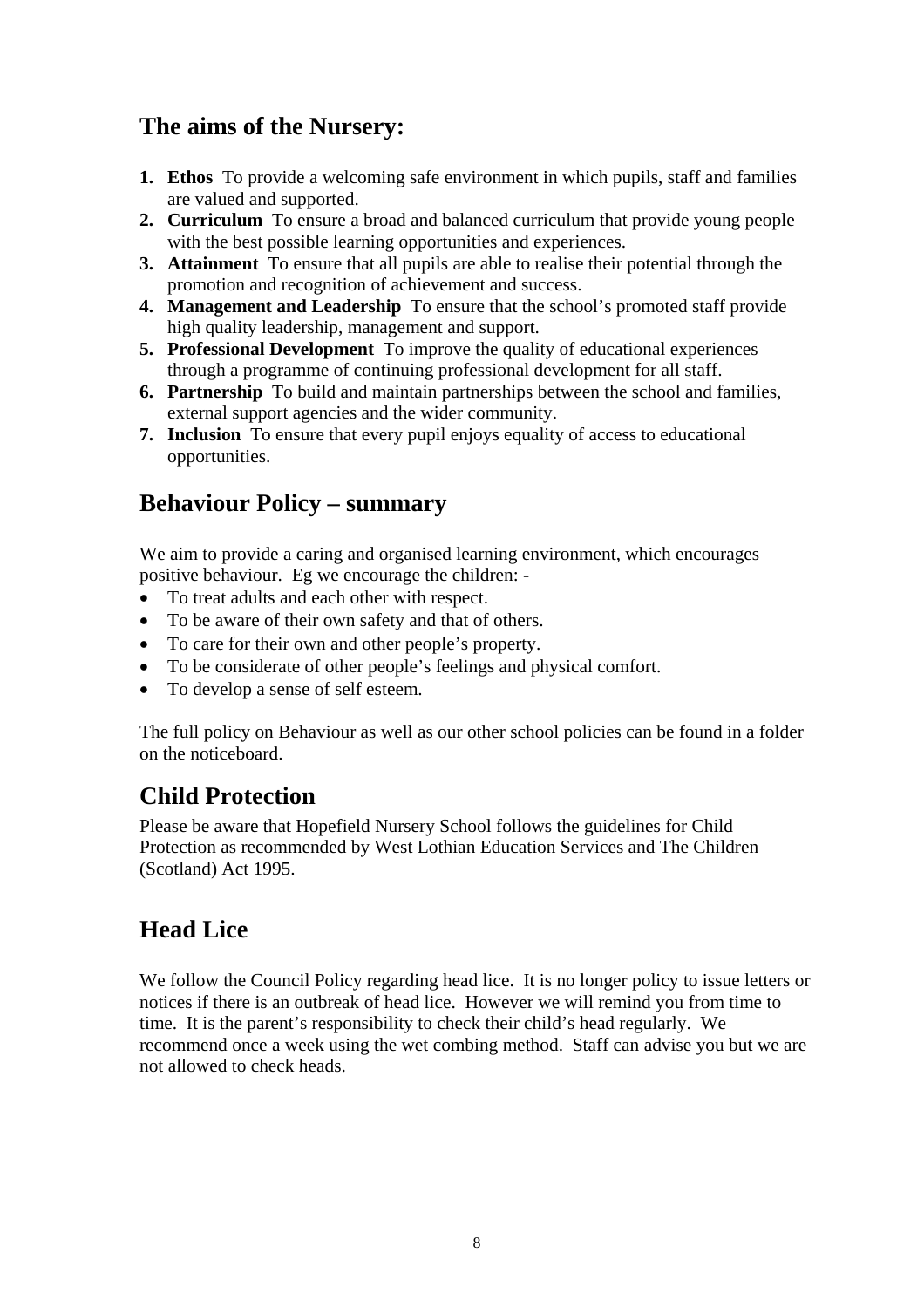# <span id="page-10-0"></span>**Confidentiality**

Children's records are stored securely but in such a way that staff have easy access to information regarding.

- Contact numbers
- Emergency contacts
- Health information

Staff are aware that any information gained in the course of their work is confidential and must not be discussed outside the workplace.

All staff are aware of the line management structure, so that they have a colleague to whom to turn, when the need arises to discuss confidential information.

All staff are aware of the Council's Whistle Blowing policy.

#### <span id="page-10-1"></span>**Open Access**

Parents are able to access all information regarding their children on request to the Head Teacher.

**At any time, please feel free to discuss with any member of nursery staff any worry or concern that you may have.** 

#### <span id="page-10-2"></span>**Holiday dates for session 2004/2005:**

#### **Term 1**

| Staff resume          | Monday 16August 2004        |
|-----------------------|-----------------------------|
| Pupils resume         | Wednesday 18 August 2004    |
| <b>Autumn Holiday</b> |                             |
| All break             | Monday 20 September 2004    |
| Staff resume          | Tuesday 21 September 2004   |
| Pupils resume         | Wednesday 22 September 2004 |
| Mid –term             |                             |
| All break             | Friday 15 October 2004      |
| Staff resume          | Monday 25 October 2004      |
| Pupils resume         | Tuesday 26 October 2004     |
| Term Ends             | Wednesday 22 December 2004  |
| Term 2                |                             |
| All resume            | Wednesday 5 January 2005    |
| Mid term              |                             |
| All break             | Thursday 10 February 2005   |

Staff resume Tuesday 15 February 2005 Pupils resume Wednesday 16 February 2005 Term ends Thursday 24 March 2005